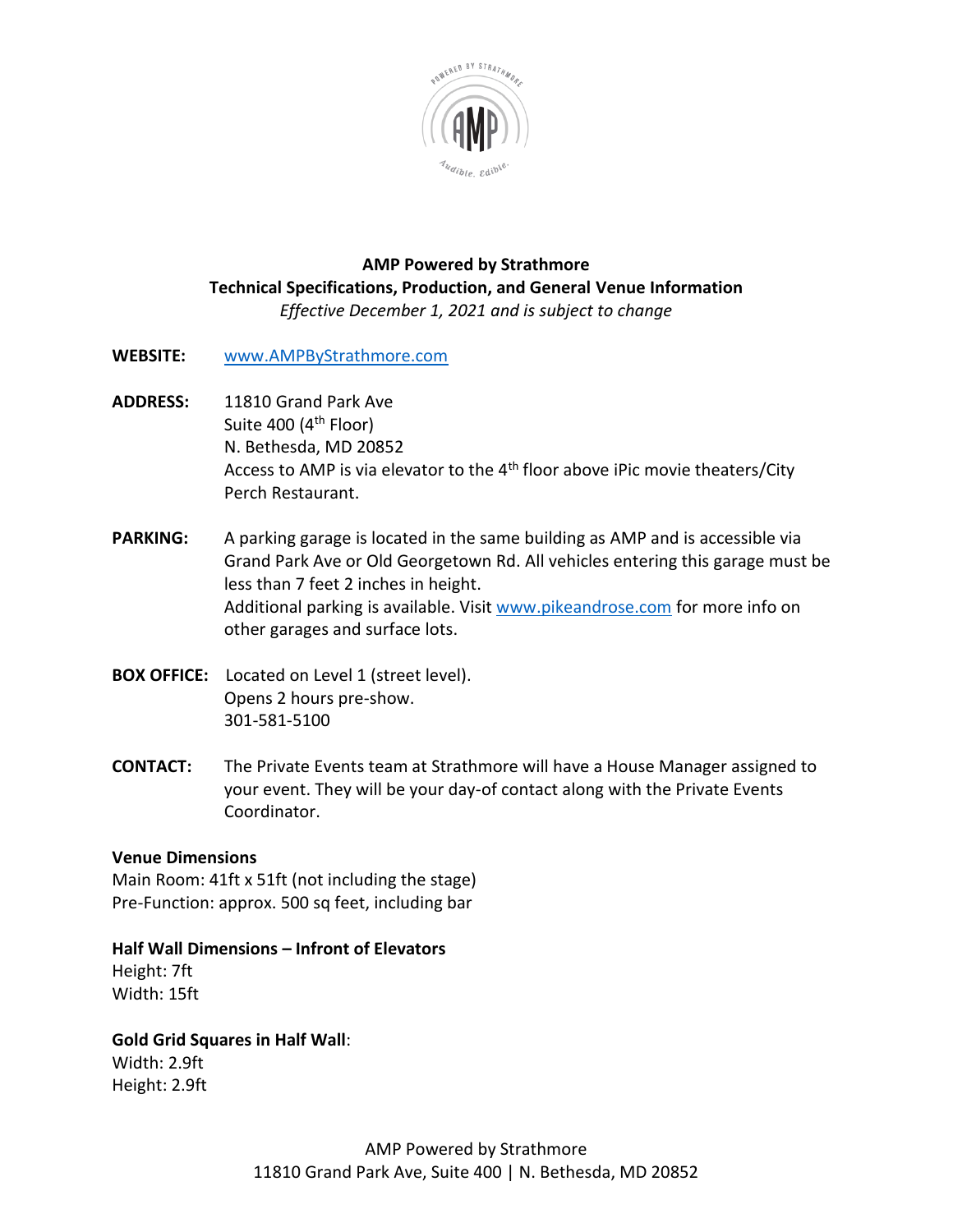

### **Green Room**

There is only one Green Room/Dressing Room at AMP. There is a private bathroom located inside the Green Room. It has a couch, love seat, and one armchair. It also houses a coffee table, two end tables, a hanging rack, and full-length mirror. It can house 5-8 people comfortably and up to 14 people with extra chairs. All furniture located in the Green Room, must not be removed from the Green Room for any reason.

## **Catering**

Catering for Private Events is done through our exclusive caterer. Contact the Private Events Coordinator for more information.

## **Elevator A-Frame Signs**

The Dimensions:

- 24 inches x 36 inches
- 1/8 inch thick.

# *We cannot place signs in public spaces without approval from the property managers of the development.*

Please forward the proof to rentals@strathmore.org before printing.

*We have four (4) frames that we can place around the garage:* 

1. Level B1: In between the elevators, inside the elevator bank

2. Level 1: In between the elevators, across from the AMP ticket office

3. Level 2: In between the elevators, inside the elevator bank

4. Level 2: Just as you enter the garage from the ramp to the left, with an arrow a. You could also make a 5th sign, to put on the other side of this frame with a right arrow

## **Merchandising**

Merchandising sales must be coordinated through the Private Events Coordinator and must have at least two (2) weeks' notice of sales. All merchandise is subject to an 80%/20% split with Strathmore. All merchandise is also subject to MD sales tax of 6%. If you require a seller, you may hire one for \$75/seller and must be coordinated with at least two (2) weeks' notice.

## **Production Office**

There is no Production Office located at AMP. The Green Room can act as the Production Office but must be coordinated with at least one (1) weeks' notice.

## **In-House Furniture and Non-Stage Equipment**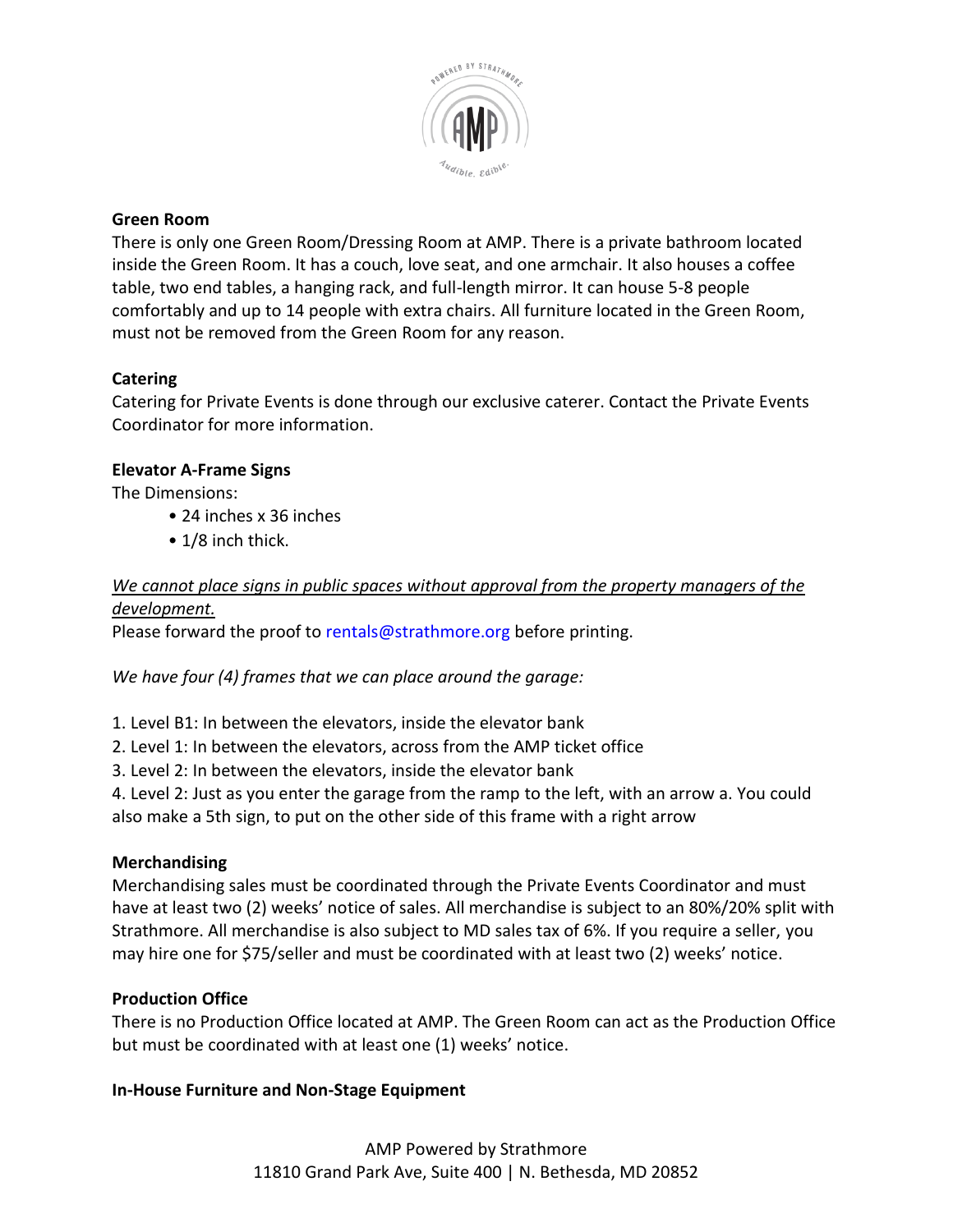

23 Eight Foot Rectangular Wooden Tables 2 Six Foot Folding Plastic Tables 1 Four Foot Folding Plastic Table 6 Oak Top Counter Height Cocktail Tables 1 Plywood Square Top Cocktail Table 14 Backless Gold Top Bar Stools 12 Mustard Cocktail Stools 16 Wooden Cocktail Stools 244-Black Bellini Chairs 2 42" Pub Tables 2 Metal Easels 1 Dolly 1 Lectern

#### **Stage Information**

*Dimensions*: 12ft (deep) x 32ft (wide) x 30in (high)

The stage floor is a dark rubber. There are steps leading up to the stage from the Stage Right side. These stairs are moveable. Risers are not available at this venue. There is a 7' Yamaha Grand Piano permanently on stage, but its position is moveable. The piano must remain on the stage.

## *PLEASE NOTE: USE OF ANY IN-HOUSE AUDIO, LIGHTING, AND VIDEO EQUIPMENT, REQUIRES A HIRED A/V TECHNICIAN.*

#### **Stage Lighting**

4 LED LEKO Downstage focus (front light) 8 LED Pars Upstage focus (back light) Pathway Cognito Pro512 (512 channels)

#### **AMP Gobo**

Source 4 750W Ellipsoidal, Black, Edison Plug, 19 Degree (115-240V AC) Size B

#### *Other Accessories & Cables*

- (4) Enttec Open DMX Ethernet nodes and power supply
- (8) Altman #510 Clamps
- (8) Safety cables
- (2) LEX Orchestra E-string (15A or 20A adapter)
- (11) 10' 5 pin XLR cables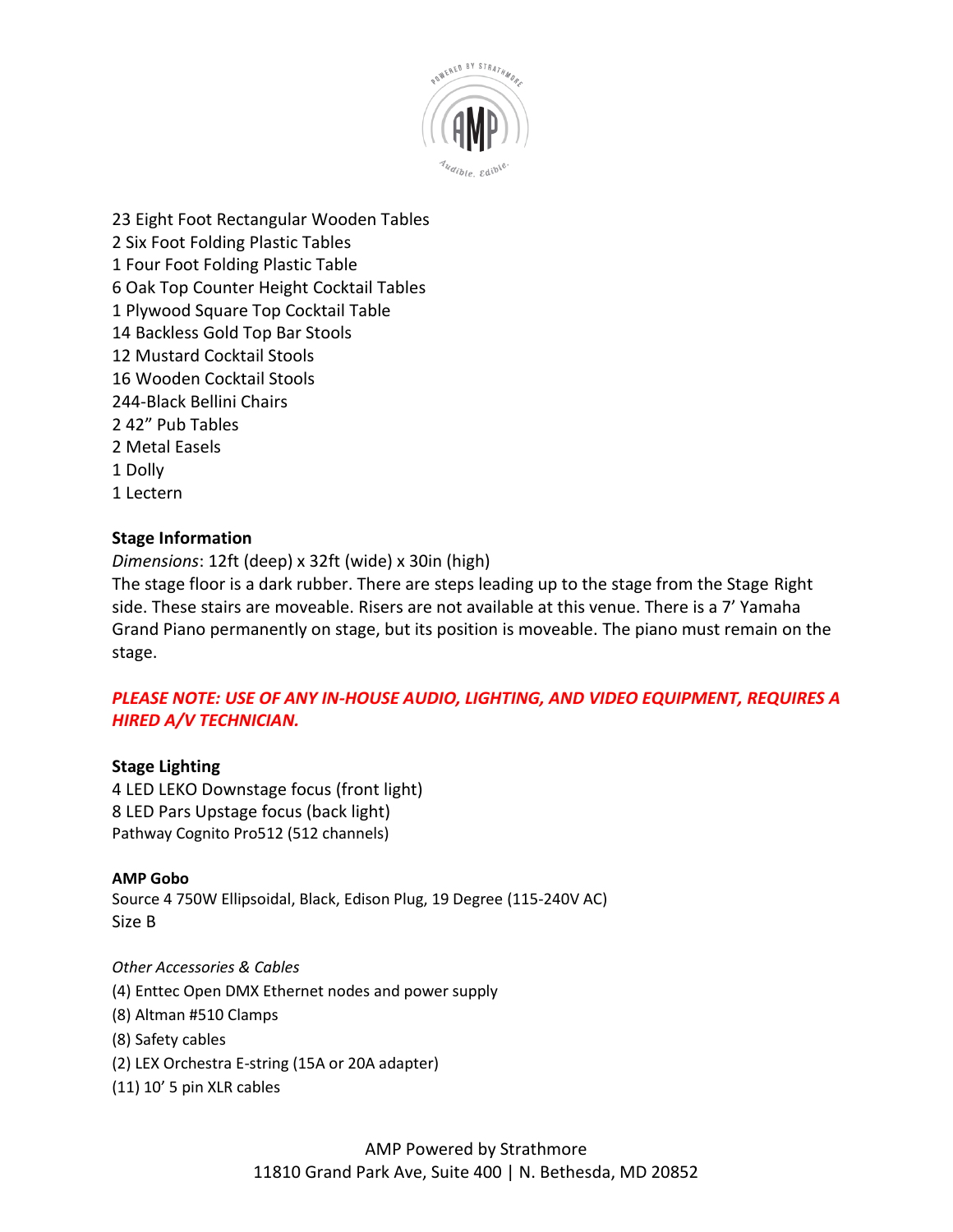

(2) 25' 5 pin Datasure cables (4) 10' CAT5 Cables (1) 50' CAT5 Cable

### **Sound System**

*Microphone List* 1x AKG C414XLS ST Pair 1x Shure Beta91 1x Shure Beta52 6x Senheiser E604 6x Shure Beta58 4x Shure SM57 3x Shure Beta87A 3x Shure SM81 2x Shure KSM32 4x Shure ULX2/58 (wireless handheld microphone) 4x Radial JDI Passive DI Box 4x Radial J48 Active DI Box 1x Radial JPC Stereo Active DI Box 1x Radial PRO D2 Stereo Passive DI Box 2x Shure WL185 Lavalier Condenser Microphone

## *PA*

JBL VRX 932LA (3 per side, flown) - Powered by Crown XTI 4002 Amplifiers JBL VRX 918S (1 per side, flown) - Powered by Crown XTI 6002 Amplifiers

*Monitors* 6x JBL STX 812M - Powered by Crown XTI 4002 amplifiers

## *Audio Console*

Soundcraft Expression 2 with 32x8 Channel Stagebox

#### **LED/Video Screen**

8'x14'. Located within wall behind stage. Curtain can be pulled to cover screen during performance if unused. Please note any content desired to be shown during event may be partially blocked by stage setup. It is advisable to keep primary content to the top 2/3 of screen for this reason.

**Projector Screen** (Different from LED Screen)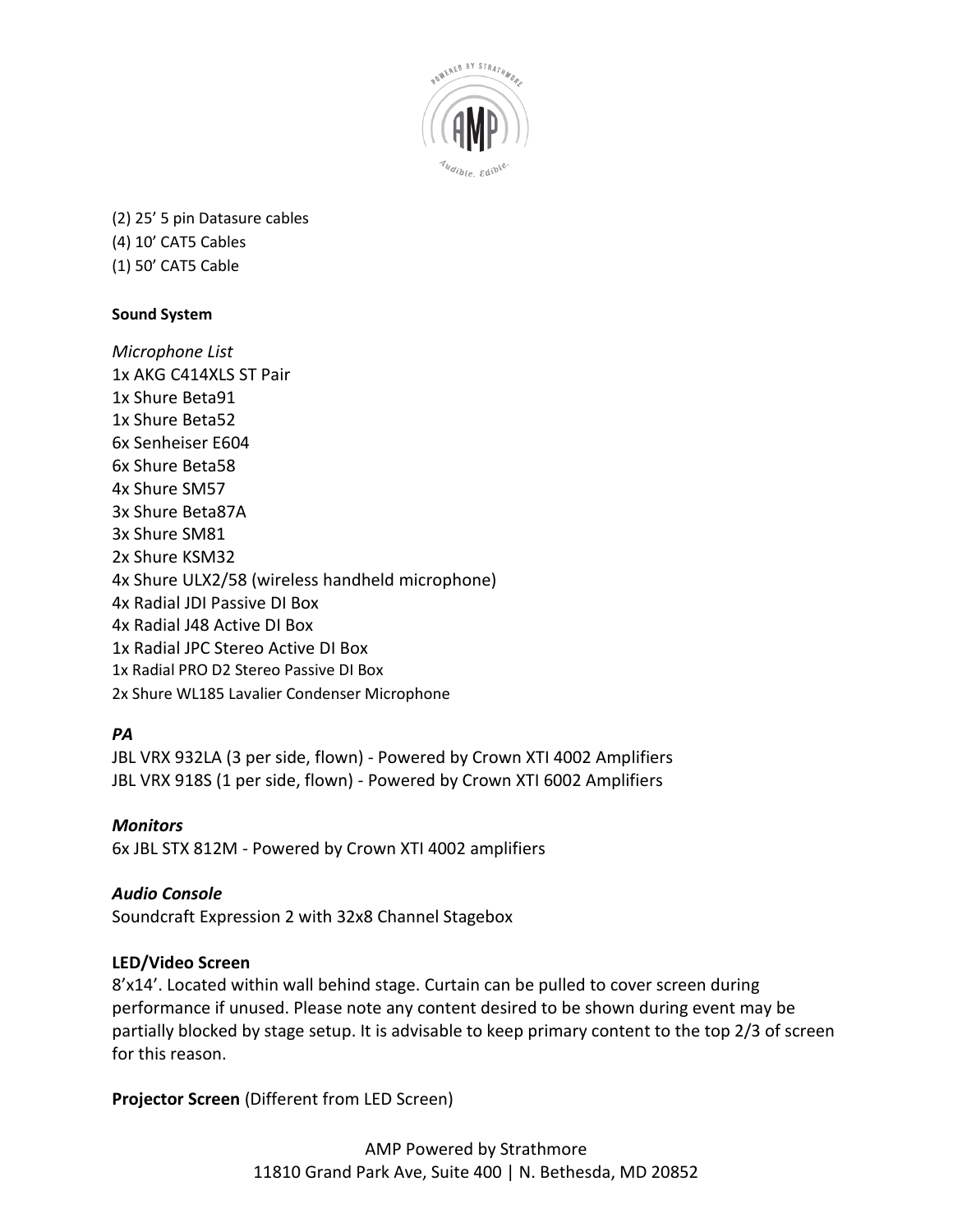

6'x9' pull down screen. Optomo 6K Lumens. Position of projector will be on a tall cocktail table and 3-5 feet from the center front edge of the stage.

WUXGA Professional Installation Laser Projector

*ZU660*

- Sharp and luminous image with 6,000 lumens and 2,000,000:1 contrast ratio
- Four corner adjustments provide greater installation versatility
- Color matching with HSG adjustment
- Motorized lens shift zooms and focus
- Multiple interchangeable optical lens options with 24/7, 360° and portrait mode operation

### **Backline**

All in-house backline equipment, minus the Piano, is available for use with the A/V package. The piano may be used without employing the A/V package. The tuning fee will be applied via the client's request.

- Drum Kit
	- o Tama Starclassic Performer B/B 4-Piece Shell
		- Kick drum: 22 x 18" Rack toms: 10 x 8" and 12 x 9" Floor tom: 16 x 14"
	- o Tama Iron Cobra bass pedal
	- o Snare Drum (Tama Artwood 6.5x1)
	- o Pearl Hardware (2 boom stands, snare stand, hi hat stand)
	- o Yamaha Hardware (Boom cymbal stand)
	- o Zildjian A Custom Cymbal Pack
		- 14" A Custom Hi-Hats
			- 16" A Custom Crash
			- 20" A Custom Medium Ride
			- 18" A Custom Crash
	- o DW Tractor Top Throne
- Bass Rig
	- o Mark Bass Randy Jackson Amplifier
	- o Mark Bass Cab (800w 4x10)
- Guitar Amp (2)
	- o Fender '68 Custom Deluxe Reverb 22W 1x12 with speaker
- Piano
	- o Yamaha C6X, 7ft grand
	- o Black-ebony finish

## AMP Powered by Strathmore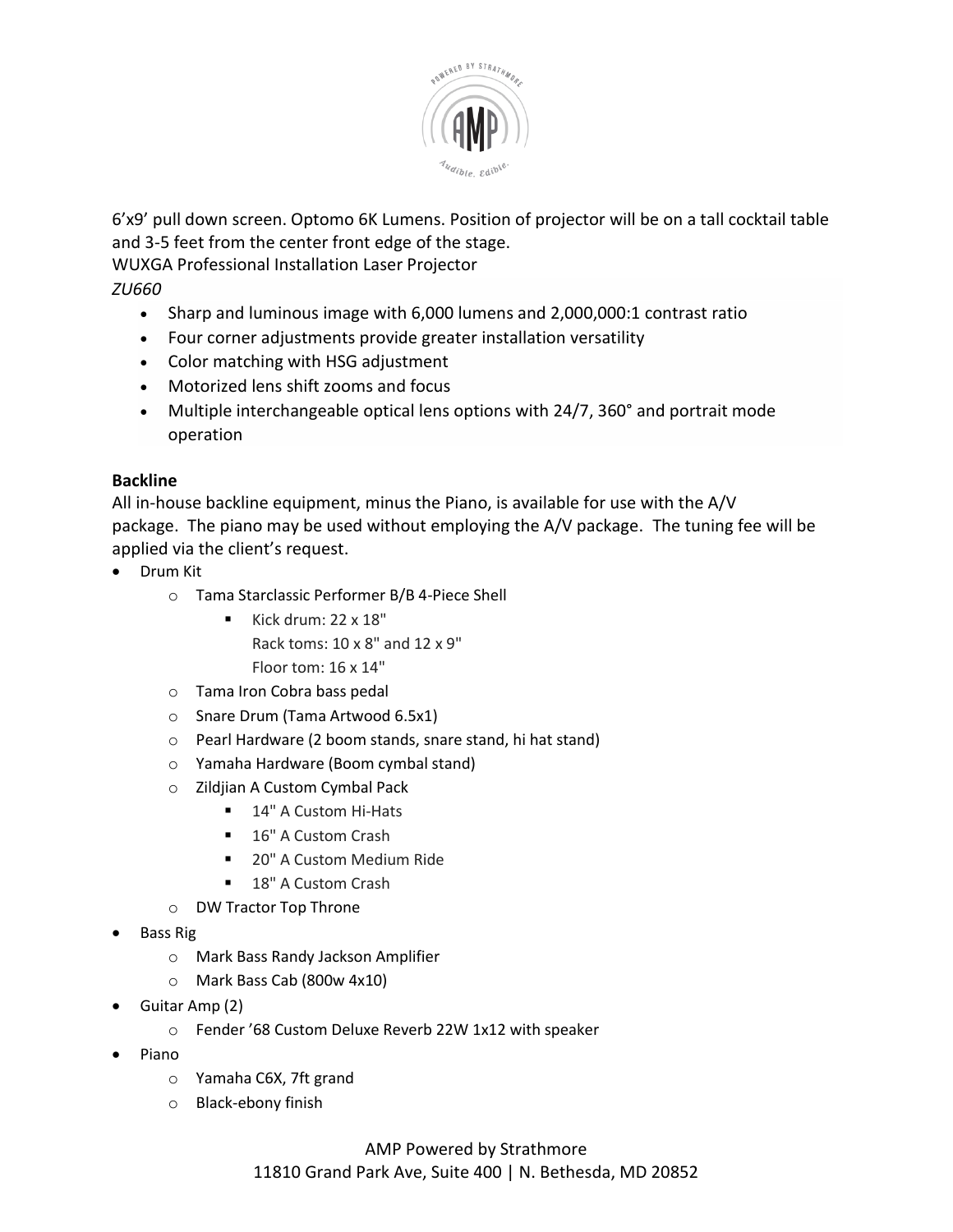

- o Yamaha Silent/MIDI Capability
- o Adjustable artist bench
- Padded Keyboard Bench
- Pro Double X Keyboard Stand

The piano is permanently onstage, but its placement is moveable.

#### **Other Stage Equipment**

8 Musician/Artist Chairs 8 Stools 4 Guitar Stands 4 Music Stands with lights 12 music stands without lights 1 Piano Light

#### **Permit Requirements**

Pyrotechnics, Fog machines, and Haze machines are not permitted. Any use of lasers requires a State of Maryland health permit; water-based haze permitted in low concentration.

#### **Directions, Loading, and Parking**

*Directions to AMP by Strathmore*: Please see [www.ampbystrathmore.com](http://www.ampbystrathmore.com/) for additional maps and directions

- *From the Beltway (outer loop):*
	- $\circ$  AMP is located just 2.5 miles north of the Capital Beltway. Take exit 34 and head north on Wisconsin Avenue, Route 355 (Rockville Pike). Make a left onto Old Georgetown Road. Make your second right onto Grand Park Avenue. The parking garage will be on your left at the first stop sign.
- *From the Beltway (inner loop):*
	- $\circ$  AMP is located just over 2 miles north of the Capital Beltway. Take the Capital Beltway Exit 34 onto MD-355 S/Rockville Pike Toward Wisconsin Ave/Bethesda. Use the left lane to merge onto MD-355 S/Rockville Pike. Make a U-turn at Alta Vista Road. Proceed straight on MD-355 N for approximately 2.5 miles. Turn left onto Old Georgetown Road. Turn right onto Grand Park Avenue. The parking garage will be on your left at the first stop sign.

AMP Powered by Strathmore 11810 Grand Park Ave, Suite 400 | N. Bethesda, MD 20852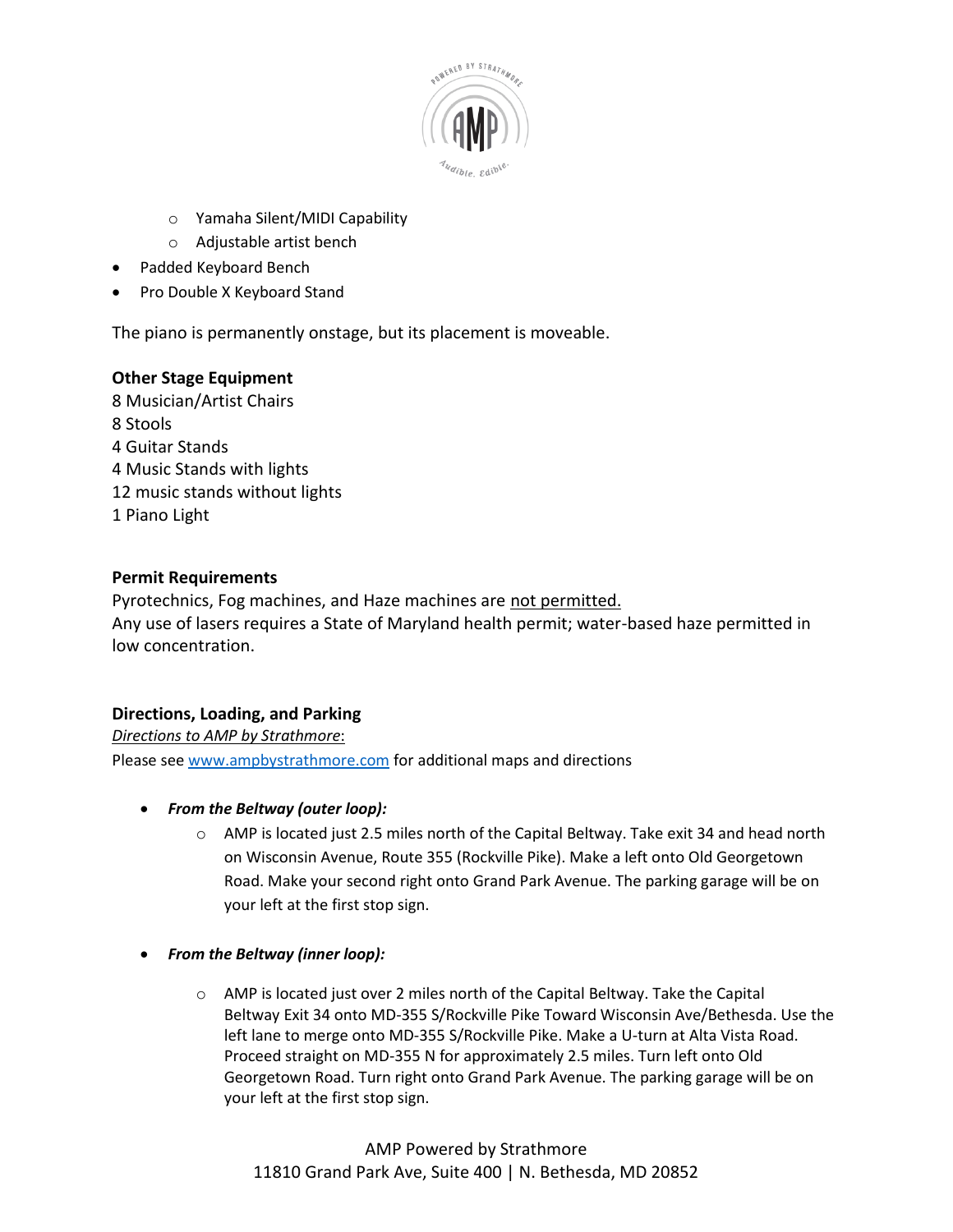

#### • *From Rockville Pike (southbound):*

 $\circ$  AMP is located off of Rockville Pike, just north of Old Georgetown Road and the White Flint Metro Station. Make a right onto Old Georgetown Road. Turn right onto Grand Park Avenue. The parking garage will be on your left at the first stop sign.

### • *From Rockville Pike (northbound):*

 $\circ$  AMP is located off of Rockville Pike, just north of Old Georgetown Road and the White Flint Metro Station. Make a left onto Old Georgetown Road. Turn right onto Grand Park Avenue. The parking garage will be on your left at the first stop sign.

#### *Loading*:

Because AMP is part of a large development with many retailers, all loading dock use must be scheduled in advance. The loading dock entrance is accessible from Towne Road (behind Pike & Rose).

*If traveling Northbound on Rockville Pike,* follow the exit to Montrose Parkway (merge to the right), then get in the left lane to turn left onto Montrose Parkway (heading west). Turn left onto Towne Road. Pass Prose Street and Rose Avenue on your left. Immediately following a surface parking lot with a gate, you'll make a left into the loading dock "lot". You'll see a Loading Dock labeled for Pallas Apartments. This is NOT the loading dock for you. Continue driving through the lot towards the building and you'll see 2 loading bays on the right and 2 on the left  $(1, 2, 3, 4 - \text{see image})$ . Loading bays 1 & 2 are covered and have ramps; 3 & 4 are not covered. Bays 1 & 2 might have the doors down when you arrive. If this is the case

*If traveling Southbound on Rockville Pike,* follow the exit to Montrose Parkway (merge to the right onto Towne Road. Continue straight on Towne Road passing over Montrose Parkway. Pass Prose Street and Rose Avenue on your left. Immediately following a surface parking lot with a gate, you'll make a left into the loading dock "lot". You'll see a Loading Dock labeled for Pallas Apartments immediately as your turn in. This is NOT the loading dock for you. Continue driving through the lot towards the building and you'll see 2 loading bays on the right and 2 on the left  $(1, 2, 3, 4 - \text{see image})$ . Loading bays 1 & 2 are covered and have ramps; 3 & 4 are not covered. Bays 1 & 2 might have the doors down when you arrive.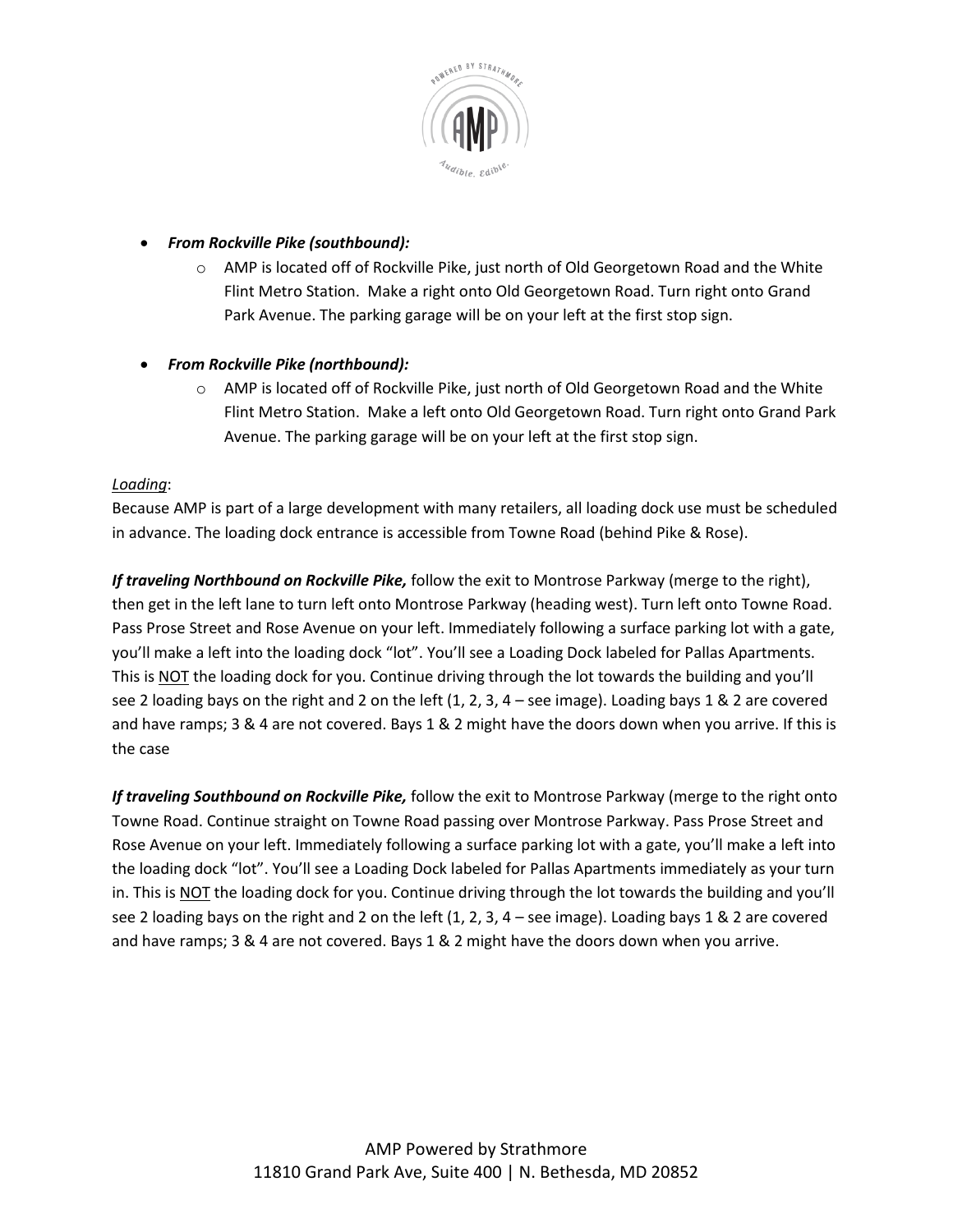



Once you find a loading bay that is open, your staff can start to unload items from your vehicle. **HAVE SOMEONE FROM YOUR TEAM, CHECK IN WITH AN AMP STAFF MEMBER BEFORE YOU BRING YOUR ITEMS UP IF THIS IS YOUR FIRST TIME DELIVERING TO AMP.** The arrows on the image of the loading dock show you the general direction you want to head to get to AMP.

The "Freight" elevator is located down the hallway, towards the middle of the building, across the Via, and down the hallway behind the patron elevators. The loading elevator is not freight sized; it opens directly into the kitchen at AMP. The elevator size is 67" wide by 88.5" long by 9' high. Closed door exterior dimensions are 48" wide by 8' high. Its capacity is 5000 pounds. Once you've arrived to the 4<sup>th</sup> Floor (4 not 4R), there is a sharp left turn through the kitchen.

Anything that can be hand-carried may be taken through the main elevators which can be accessed on any level of the parking garage. The freight elevator can be accessed on either the first floor (loading dock level) or B1 (in the Parking Garage).

*Parking*: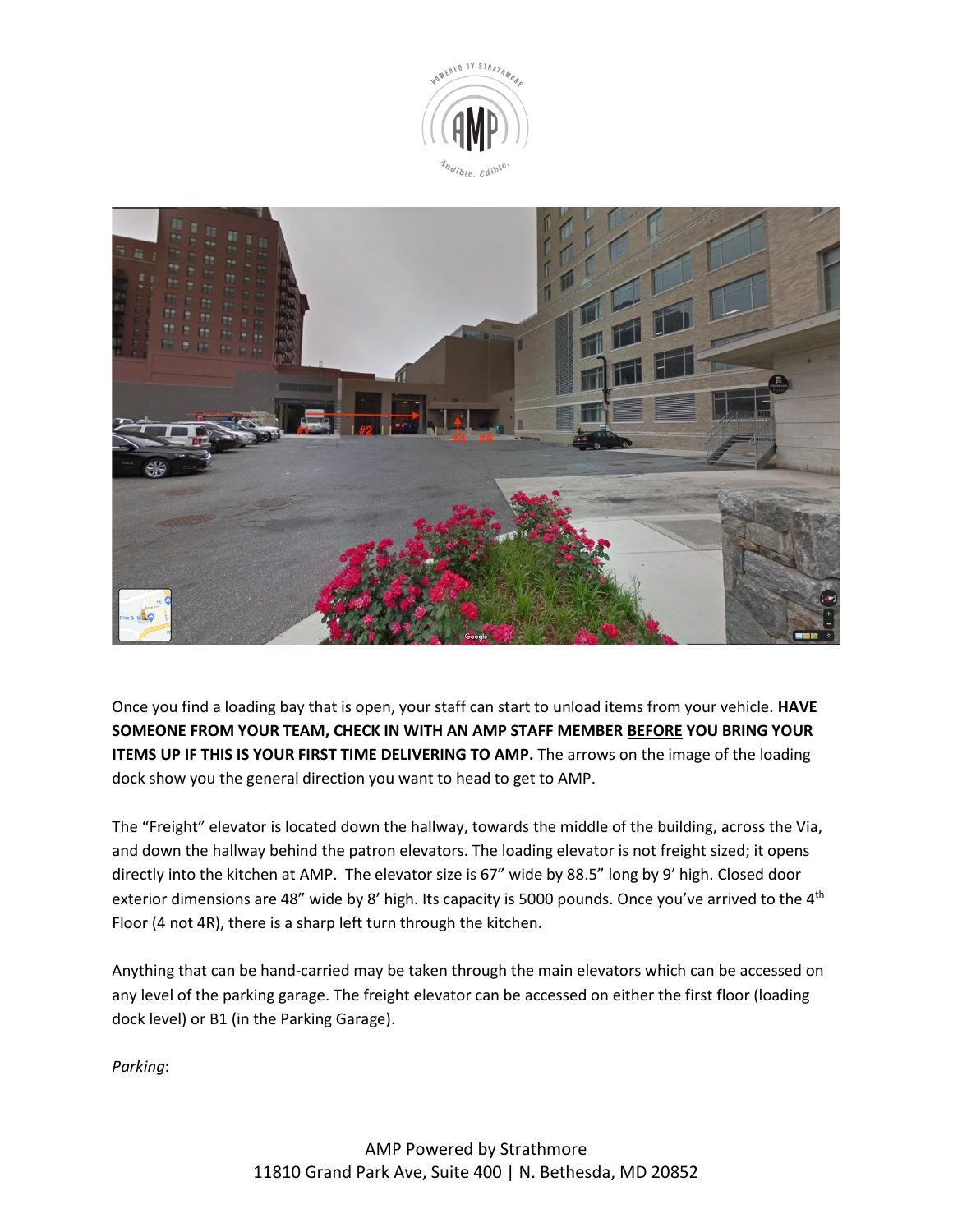

After unloading items at the loading dock, you must move your vehicle immediately to the side (see image above).

If your staff have vehicles that are smaller than 7' 2", they can park inside the parking garage. Just like above, if they have items that can be hand carried, they can park on any level though Level 1 is probably the best (not as many doors from the parking space to the elevator). If they have items that are on carts or are being wheeled in or are large items, have them park on Level B1 near the Freight Elevator.

Parking in the garage is free for the first two hours; it's an additional \$1 per hour up to 5 hours; \$8 for 5- 8 hours; and \$25 for 8+ hours.

## **Local Amenities: Hotels, Grocery Stores, Hospitals, Restaurants, Transportation Services**

### **HOTELS**

**Canopy by Hilton Washington DC Bethesda North** 940 Rose Avenue North Bethesda, MD 20852 301.882.9400

#### **Cambria Hotels and Suites**

1 Helen Heneghan Way Rockville, MD 20850 301.294.2200

## **Marriott Suites Bethesda**

6711 Democracy Blvd Bethesda, MD 20817 301.897.5600

#### **Bethesda Marriott Pooks Hill**

5151 Pooks Hill Rd Bethesda, MD 20814 301.897.9400

### **GROCERY STORES Whole Foods** 11355 Woodglen Drive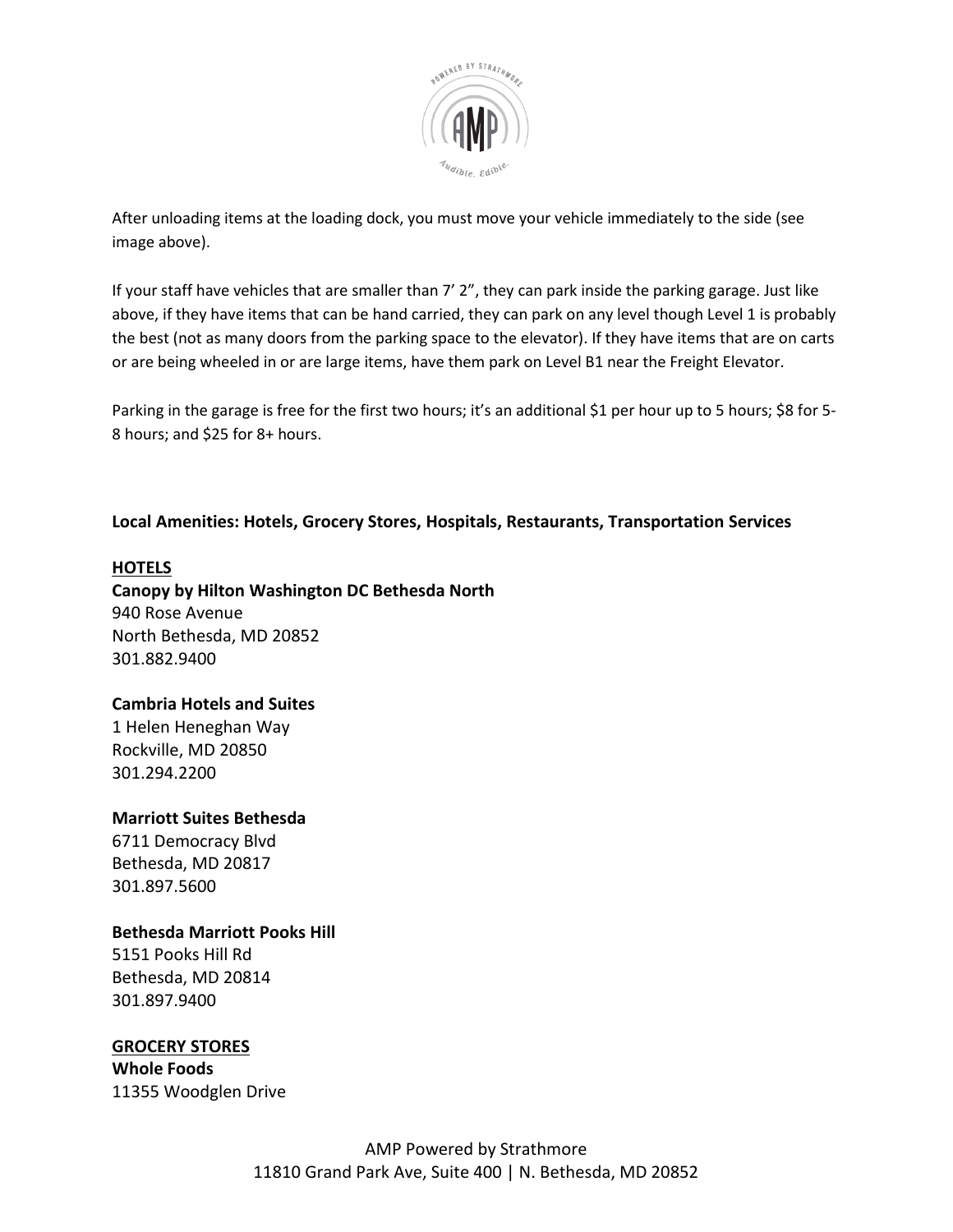

Rockville, MD 20852

#### **Harris Teeter**

Town Center 11845 Old Georgetown Road North Bethesda, MD 20852 301.468.3029

#### **Giant**

Montrose Crossing Shopping Center 12051 Rockville Pike Rockville, MD 20852

#### **HOSPITALS**

**Suburban Hospital** 8600 Old Georgetown Road Bethesda, MD 20814 301.896.3100

#### **Adventist Healthcare Shady Grove Medical Center**

9901 Medical Center Drive Rockville, MD 20850

## **URGENT CARE**

**Patient First** 726 Rockville Pike Rockville, MD 20852 240.238.0411

#### **Adventist HealthCare Urgent Care**

750 Rockville Pike Rockville, MD 20852 301.424.0658

#### **RESTAURANTS**

(Walking Distance from AMP)

Summer House Stella Barra Fogo De Chao